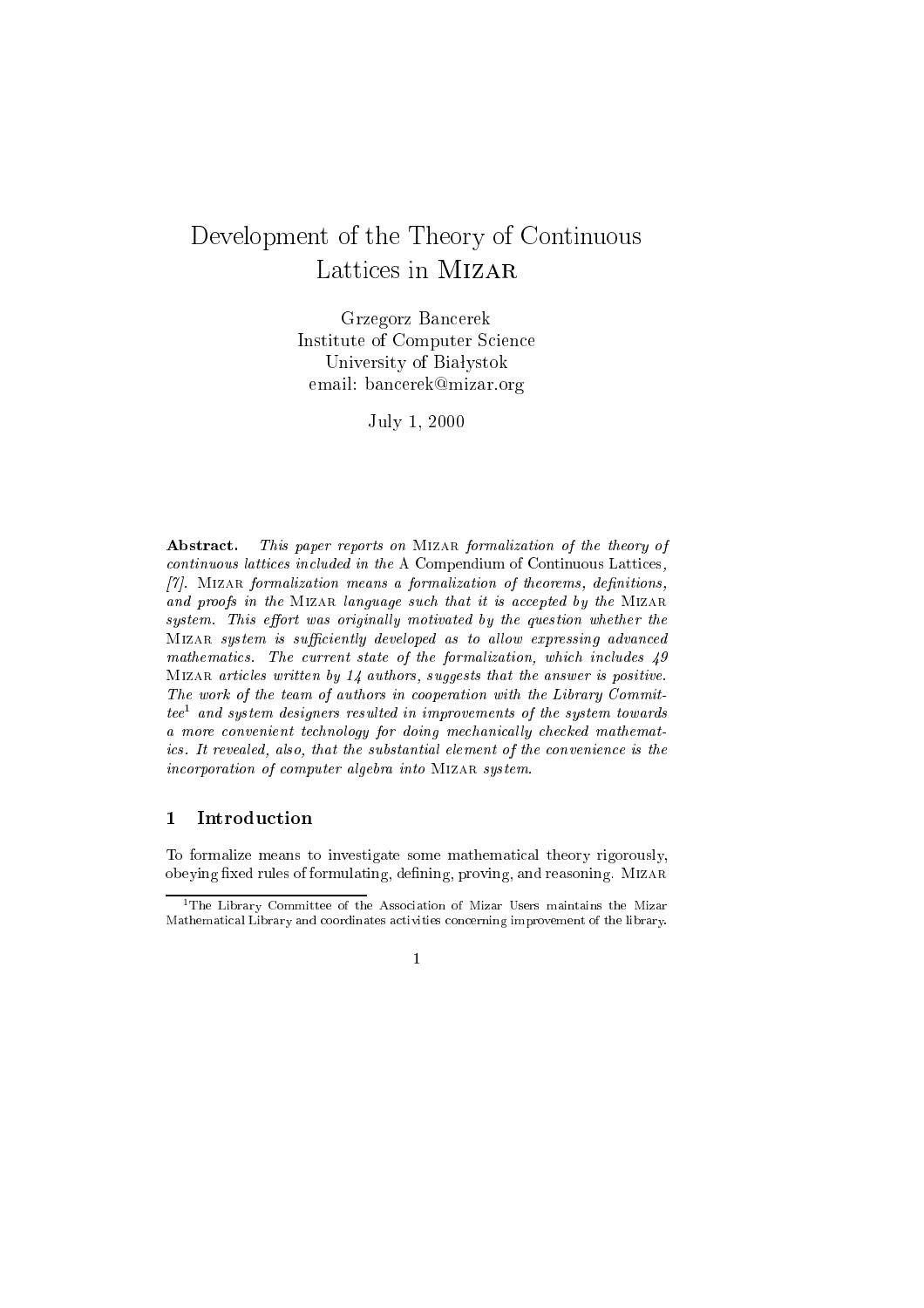formalization admits some variety of expression but the required rigor assures that the result of the formalization, that is a text in the context of the Mizar system, has unique meaning. When formalizing a theory we introduce definitions, lemmas, and theorems with the hope that they will be useful for future developments. This is the essential idea behind developing the MIZAR data base.

Mizar2 has been designed by Andrzej Trybule and developed by a team under his leadership. The system in
ludes a language, software tools, a library, and a hyperlinked journal.

The Mizar language is an attempt to approximate mathemati
al verna
ular in a formal language. Reserved words form a subset of English words whi
h are used in regular mathemati
al papers with the same meaning. The logic of MIZAR is classical, the proofs are written in the Fitch-Jaśkowski style, see [9]. Definitions allow to introduce type, term, and formula onstru
tors and require proving of orre
tness onditions. A proof consists of a sequence of steps, each step justified by facts proved in earlier steps, lemmas, theorems and/or s
hemes. S
hemes are se
ond order theorems which may be used to formulate e.g. induction. Multi prefixed structures allow to introduce algebraic concepts, for example topological groups whi
h are both groups and topologi
al spa
es. More detailed description of MIZAR system can be found in  $[6]$ ,  $[18]$ , and, also, in  $[13]$ .

Mizar software in
ludes tools supporting some typi
al tasks when doing mathemati
s:

- development and management of knowledge base,
- verification of logical correctness,
- elements of generalization, simplification, readability enhancement,
- presentation using T<sub>E</sub>X and HTML.

The Mizar Mathemati
al Library (MML) is a olle
tion of texts written in MIZAR language called *Mizar articles*. The MML is based on the Tarski-Grothendieck set theory. As of March 2000 there were 633 articles collected. They included 29,514 theorems, 5,389 definitions and redefinitions, and 317,427 referen
es to external theorems (i.e. in other arti
les).

Mizar arti
les are automati
ally translated into English and published in Formalized Mathematics. The electronic version, Journal of Formalized Mathematics, http://www.mizar.org/JFM/ includes hyper-links to definitions whi
h substantially help in using the MML. More details may be found on Mizar web pages at http://www.mizar.org/.

<sup>&</sup>lt;sup>2</sup>Mizar is a star;  $\zeta$  in Ursa Major.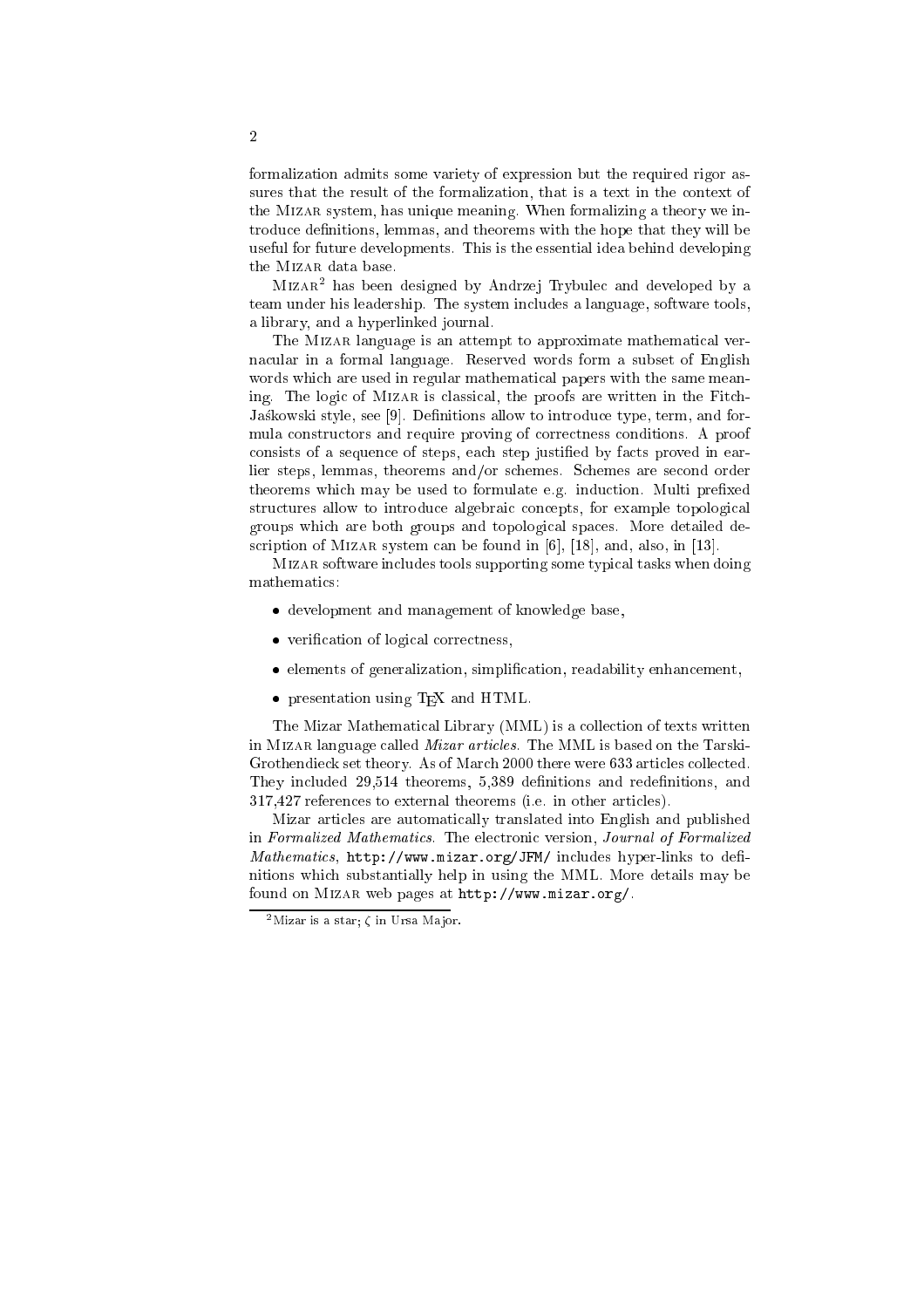Mizar might be onsidered as an Esperanto for mathemati
s and there are some similarities between both languages. Esperanto was developed in Białystok by L. Zamenhoff and MIZAR is being developed in Białystok. Esperanto is an artificial international language with words taken from several national languages and uses a quite regular grammar. MIZAR may be onsidered as an attempt to standardize the language of mathemati
s. There is a lot of translations of books into Esperanto and it is possible to learn the language by reading those translations. There is a large collection of Mizar arti
les and it is possible to learn Mizar (and mathemati
s) by reading them.

#### $\overline{2}$ Goal and Motivations

At the QED<sup>3</sup> Workshop II, Warsaw 1995, the following question was raised:

Can we do formalization of advanced mathematics like this included in regular mathematical books in the current proofhe
king systems?

In trying to answer this question we have decided to put MIZAR into a serious test. We have chosen A Compendium of Continuous Lattices [7] to be formalized in its entirety. The theory of continuous lattices presented in [7] is mathemati
ally advan
ed. It involves a variety of areas of mathemati
s: computation, topology, analysis, algebra, category theory, and logic. Also, it is a relatively recent and a well-established field. The choice turned out to be a lucky one. The compendium is very rigorous which made the formalization omparatively easy; also, some initial fragments of the theory of latti
es had been already developed in Mizar.

In the past, there were some attempts to formalize entire mathematical books in computerized proof-checking systems. In the 1970's, Jutting [17] formalized Landau's *Grundlagen* [12] in AUTOMATH. Another attempt was the formalization of 2 chapters of *Theoretical Arithmetic* by Grzegorczyk,  $[8]$ , in the 1980's. It was done by A. Trybulec's team in MIZAR 2, which was not equipped with the library. In MIZAR 2, each text was proessed separately from other texts. All ba
kground knowledge needed to write a text was put without proofs in a preliminary section.

In 1989 we started to collect all MIZAR texts and on this basis develop and maintain the Mizar Mathematical Library. Each new MIZAR article can be submitted to the MML if it is accepted by the MIZAR verifier and

<sup>3</sup> http://www-unix.m
s.anl.gov/qed/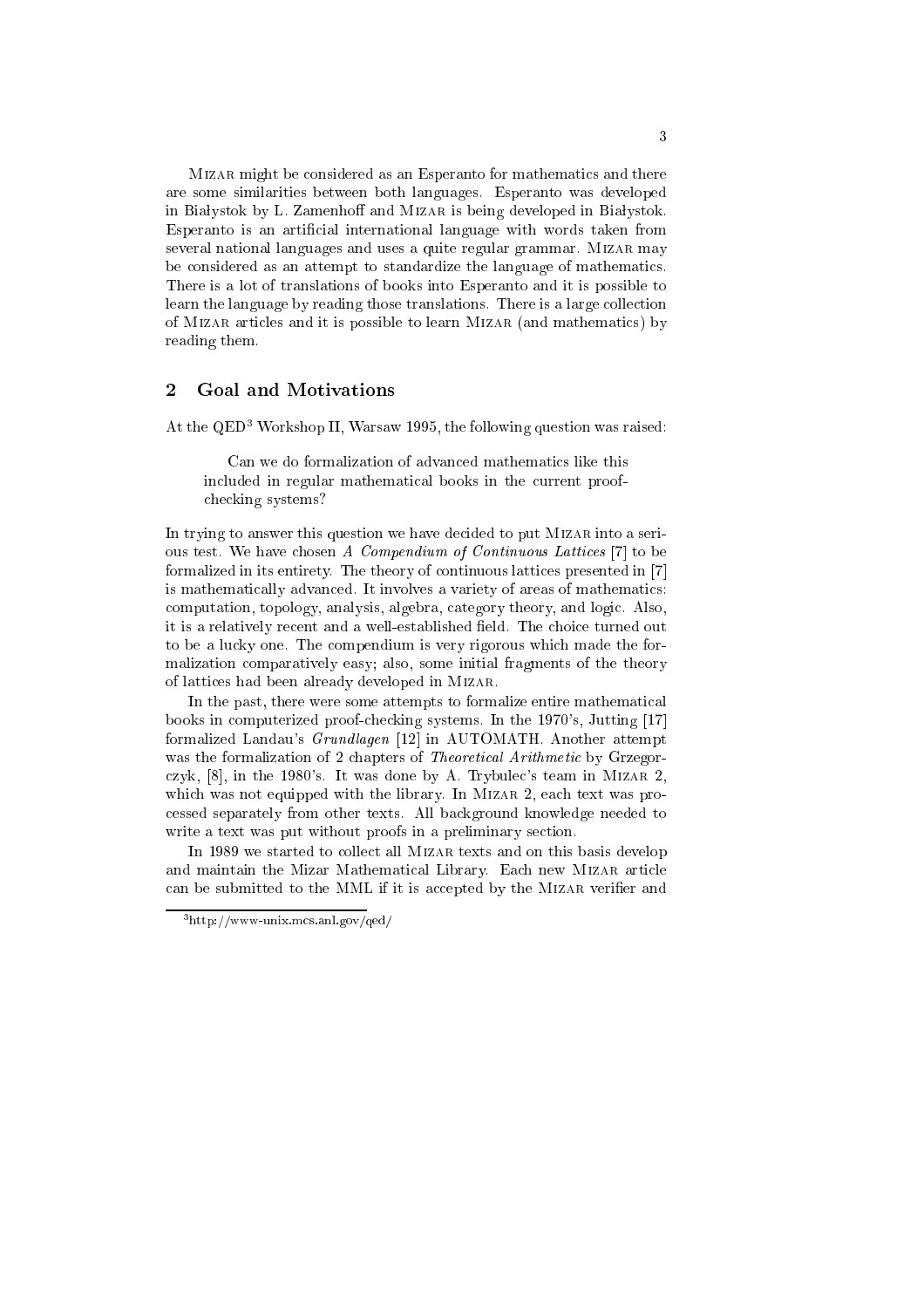refers only to articles already included in the MML. At the start, the basis of the MML was formed by two axiomati arti
les:

- Tarski Grothendieck set theory  $[15]$ ,
- $\bullet$  Built-in concepts [14], including strong arithmetic of real numbers.

The latter became a regular MIZAR article in 1998 when the construction of real numbers was ompleted.

The experiment with formalization of an entire book has many aspe
ts and we expe
ted to get answers to the following:

- Is the MIZAR language sufficiently expressive to formulate definitions, theorems, and proofs contained in [7]?
- Is MML rich enough to even start the formalization? Did MML cover the knowledge assumed in the ompendium as ba
kground?
- Can the different concepts already defined in independent articles in MML be used together?
- Is the MIZAR software capable of handling this amount of material?

We hoped that running such an experiment, irrespective of the answers to the above questions, would lead to an improvement of Mizar.

#### 3 **Teamwork**

The work performed on the formalization is a result of a team effort by the resear
hers and students of the Institute of Mathemati
s and Institute of Computer Science, University of Białystok. MIZAR articles written in the project have been authored by:

Czesław Byliński, Adam Grabowski, Ewa Grądzka, Jarosław Gryko, Artur Korniłowicz, Beata Madras, Agnieszka J. Marasik, Robert Milewski, Adam Naumowicz, Piotr Rudnicki (University of Alberta, Canada), Bartłomiej M. Skorulski, Andrzej Trybule
, Mariusz Zynel, \_ and Grzegorz Ban
erek.

In the summer of 1995, we started a seminar devoted to the theory of continuous lattices following  $[7]$  and  $[10]$ . In the spring of 1996, the final decision on formalization of [7] was made. Parts of the first two chapters, O. A Primer of Continuous Lattices and I. Lattice Theory of Continuous Latti
es, were assigned to individual team members for formalization. We adopted the following rules: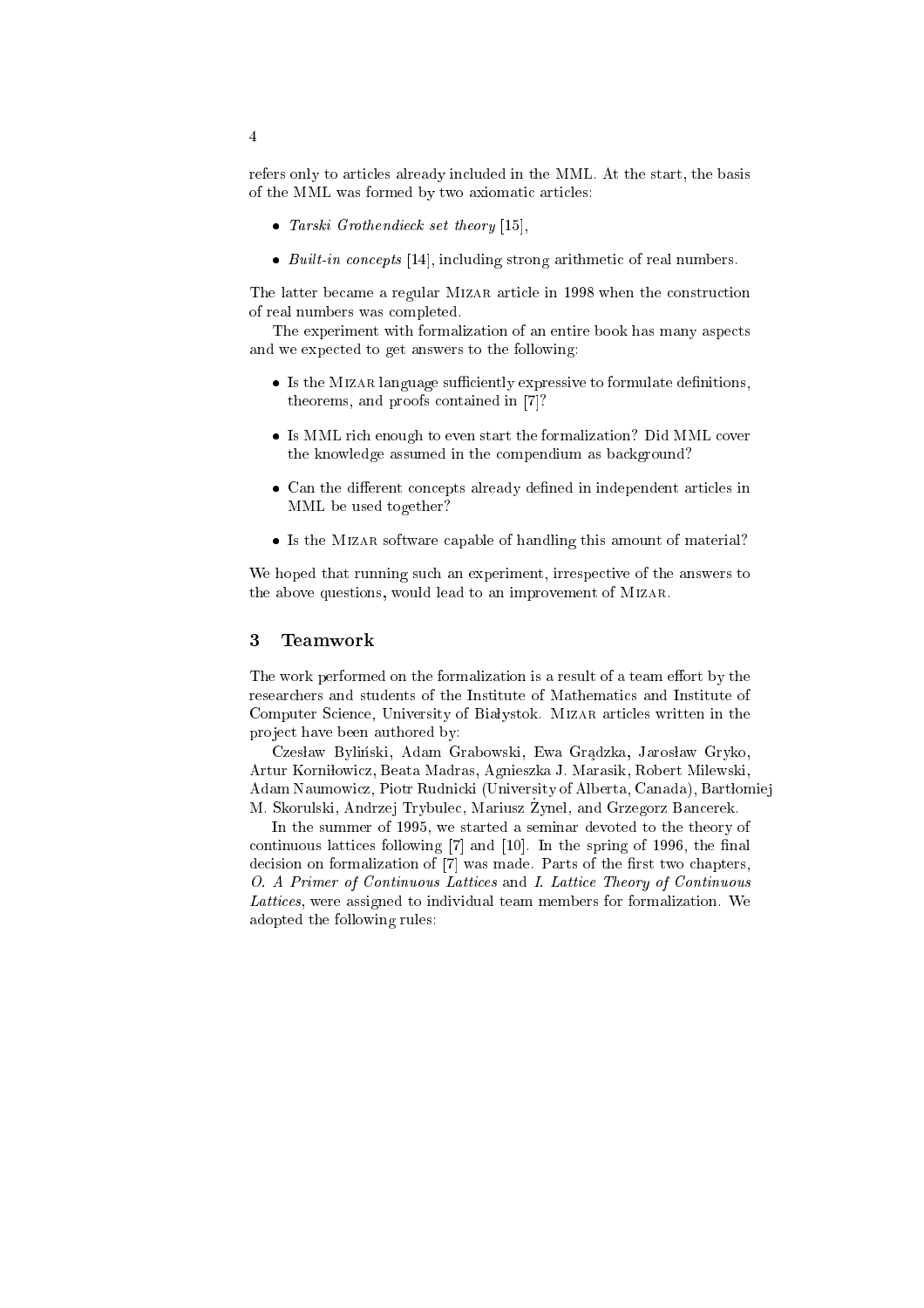- formalization is divided into two series of MIZAR articles with the rdentiners :
	- ${\sim}$  1 ELLOW articles bridging the MIML and the Knowledge assumed in the compendium,
	- $-$  warper articles formalizing the main course of the compendium,
- no formalization of examples unless necessary,
- $\bullet$  the formalization is as close to [7] as possible but taking into account some MIZAR peculiarities such as built-in concepts and mechanisms, possibility of automati generalization, reuse of the MML, et
.
- the formalization should be more general than the theory in the compendium, e.g. we follow hints at generalization included in exercises (see 1.26 on page 52 of  $[7]$  and compare pages 38-42 with  $[4]$ ).

Be
ause of the number of people involved, the work was organized in a different way than the usual sequential contributions of articles to MML. Usually, an author writes an article and the article is not available to other authors until it is submitted to the MML. We wanted to formalize different parts of the book simultaneously as sequential development would be too slow. We decided to maintain a local library of YELLOW and WAY-BEL series with ompleted and nonompleted arti
les. This allowed for some parallelism in writing articles. The articles from local library were tested by later ones that used them and if there was a need they were revised. After some time they were presented on a seminar to dis
us possible generalization and, finally, submitted to the MML.

The size of the YELLOW series (17 articles of 49) indicates that MML was almost ready for the formalization. However, the following topics had to be developed:

- $\bullet$  upper and lower bounds, suprema and infima (YELLOW<sub>-0</sub>),
- poset under inclusion (YELLOW<sub>-1</sub>),
- lattice of ideals (YELLOW<sub>2</sub>),
- $\bullet$  complete lattices (YELLOW<sub>-0</sub> and YELLOW<sub>-2</sub>),

<sup>-</sup>Each Mizar article, besides regular title, has an identifier which is used when referring to it.

 $5$ The way below relation is the key concept in continuous lattices - it is used to hara
terize ontinuous latti
es.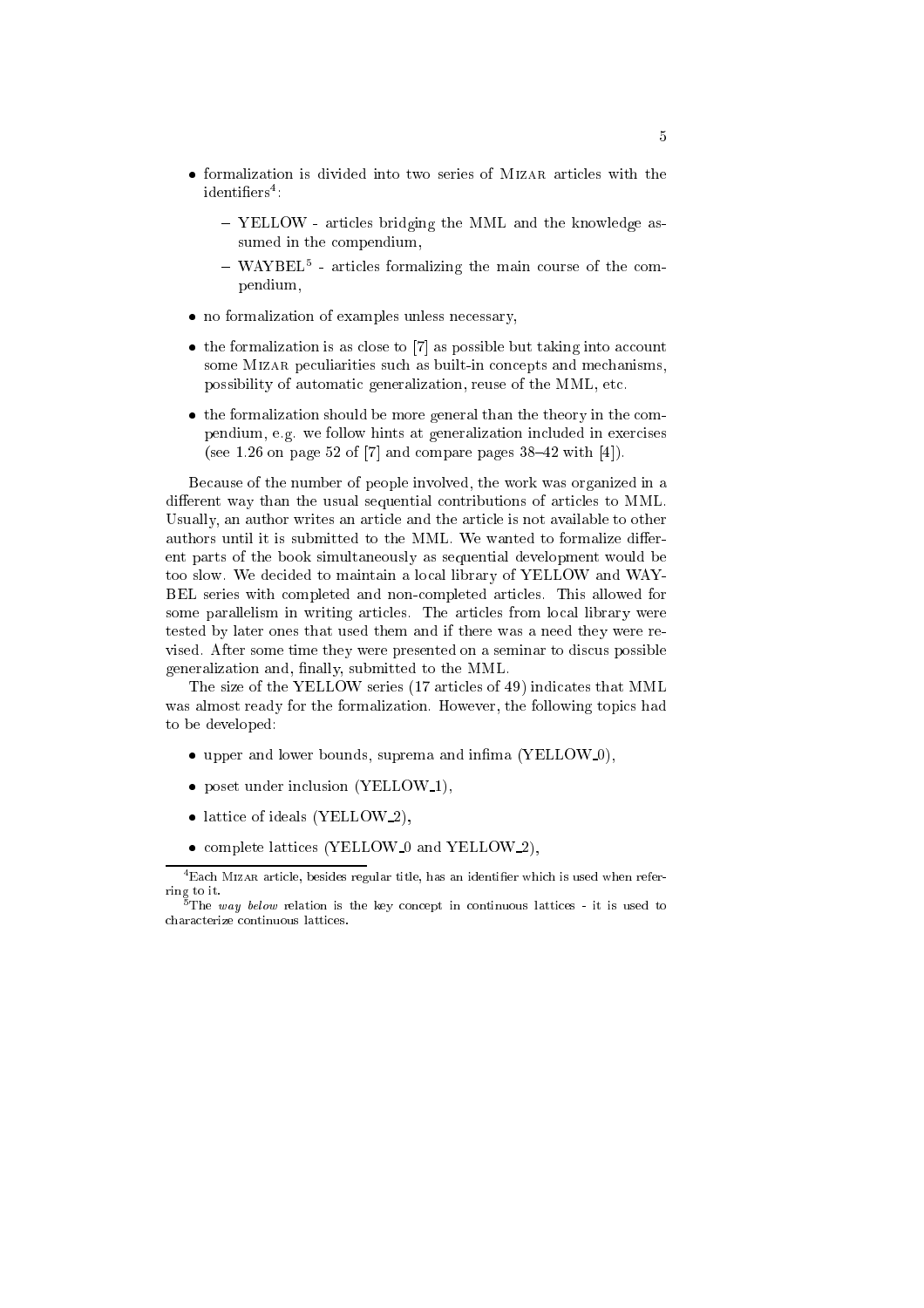- Cartesian product of posets and lattices (YELLOW<sub>-1</sub>, YELLOW<sub>-3</sub>, and YELLOW10),
- lattice operations on subsets of a poset (YELLOW<sub>-4</sub>),
- Boolean lattices (YELLOW<sub>2</sub> and YELLOW<sub>-5</sub>).
- duality in lattices (YELLOW<sub>-7</sub>),
- modular and distributive lattices (YELLOW11),
- Moore-Smith convergence (YELLOW-6),
- Baire spaces and sober spaces (YELLOW\_8),
- bases of topologies (YELLOW<sub>-9</sub>, YELLOW13, and YELLOW15),
- $\bullet$  refinements of topologies (YELLOW<sub>-9</sub>),
- $\bullet$  Hausdorff spaces (YELLOW12),
- product of topological spaces (YELLOW14),
- topological and poset retracts (YELLOW16).

The formalization was a stress test for the MIZAR software. It detected some errors and for
ed adjusting a number of quantitative parameters. The formalization would not be possible without ooperation with system designers and the Library Committee in improvement of software and a number of revisions to the MML.

#### 4Defining Lattices in MIZAR

There are at least two approaches to lattices in mathematics. According to the first, a lattice is an algebra with two binary operations  $\sqcup$  and  $\sqcap$ which satisfy the conditions of idempotency, associativity, commutativity, and absorption. According to the second, a lattice is a partially ordered set (poset) with suprema and infima for non empty finite subsets. Both approa
hes were already present in the MML and the orresponden
e between them was proved  $[19, 16, 1]$ . The second approach gives wider usage and is easier to generalize (e.g. by weakening the ondition of partial ordering). This approach was chosen and the first revision of the MML consisted in generalization of posets and some lattice-theoretical concepts.

RelStr is the base stru
ture of quasi ordered sets, posets, semilatti
es, and lattices and was introduced in  $[16]$  as follows: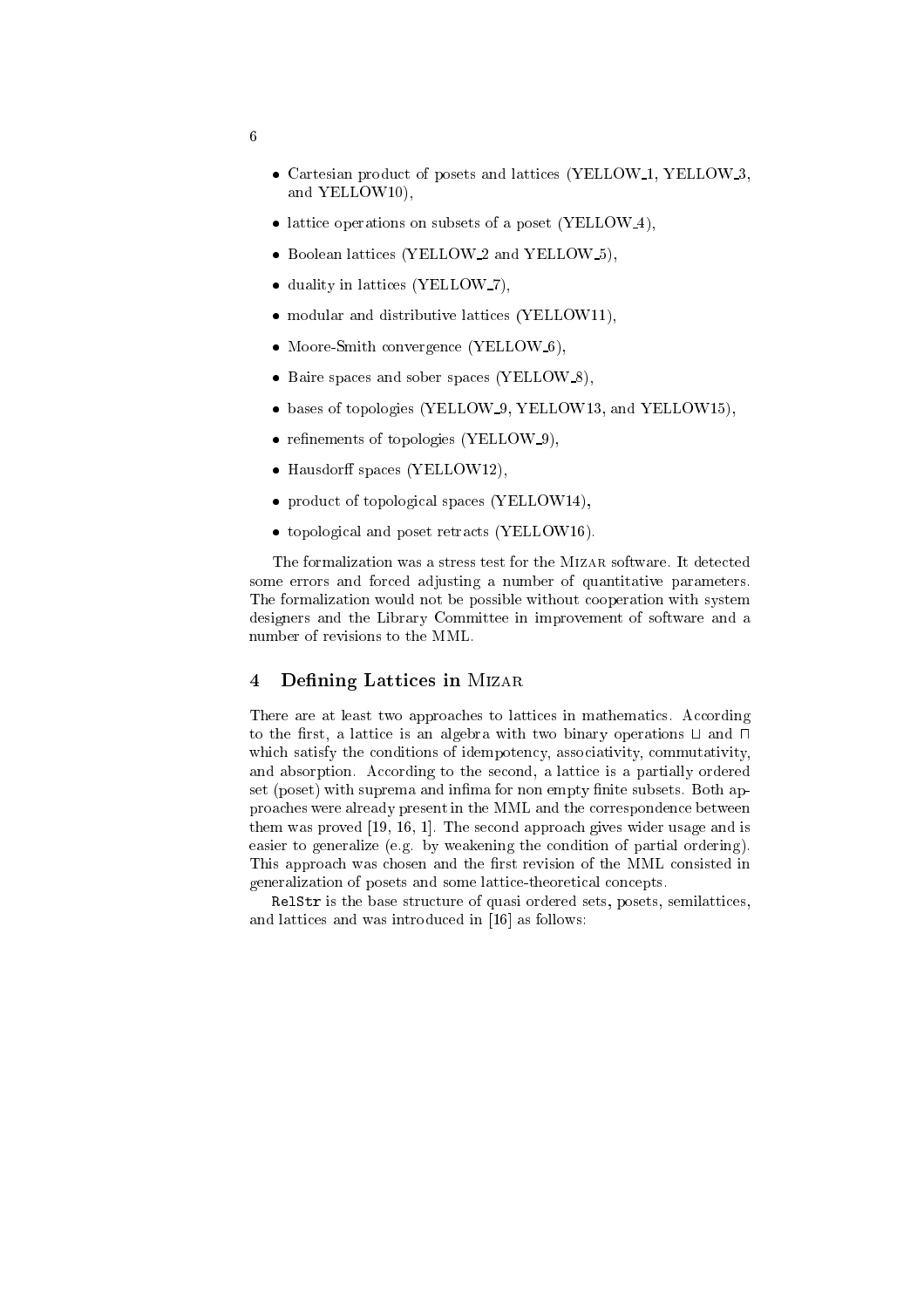```
definition
 stru
t (1-sorted) RelStr (#

arrier -> set,
   InternalRel -> Relation of the 
arrier
 #);
end;
```
If R is RelStr then R is a structure with at least 2 fields: carrier and InternatRel. A structure  $S$  can be a RelStr and may have more fields when its type is derived from Re1Str. This is not the case when  $S$  is strict RelStr. The definition of the attribute strict is generated automatically by each structure definition.

The concept of a poset was introduced as follows:

```
definition
 mode Poset is reflexive transitive antisymmetri
 RelStr;
end;
```
The attributes reflexive, transitive, and antisymmetric and the following existential luster registration were introdu
ed earlier.

```
definition
 cluster non empty reflexive transitive antisymmetric strict RelStr;
 existen
e
  proof
   :: Demonstration that su
h an obje
t exists
  end:- - - -end;
```
(Two olons :: start a omment whi
h ends at the end of the line.) The above cluster assures existence of a RelStr type objects with any subset of the listed attributes.

For convenience and to be closer to usual notation the following definition was introduced.

```
definition
  let R be RelStr;
  let x, y be Element of the 
arrier of R;
 pred x \leq y means
:: ORDERS_1:def 9
   [x, y] in the InternalRel of R;
  synonym y >= x;
end;
```
The characterizations of reflexivity, transitivity, and antisymmetry were given in  $[2]$  as redefinitions: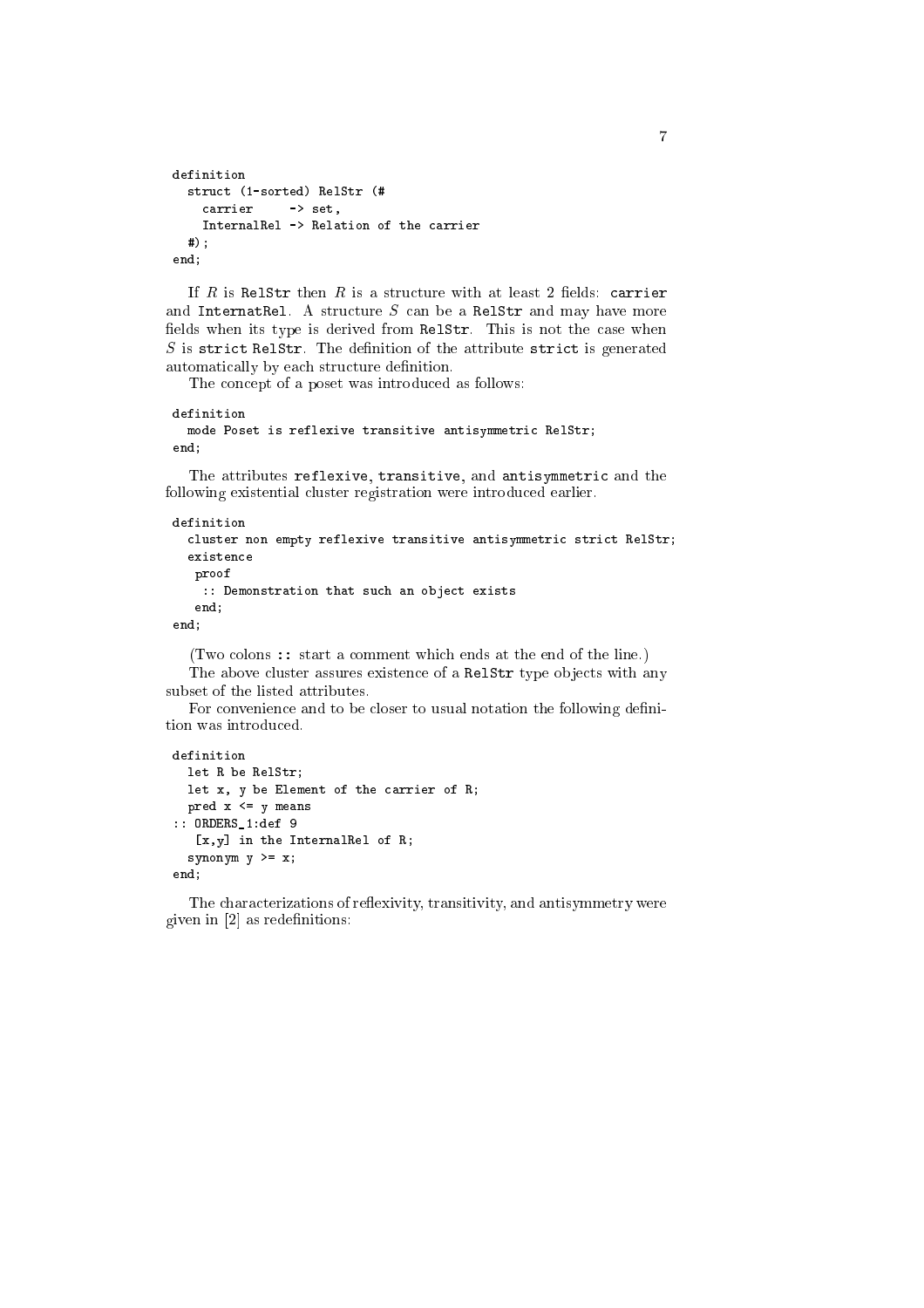```
definition
 let A be non empty RelStr;
redefine
 attr A is reflexive means
:: YELLOW_0:def 1
   for x being Element of A holds x \leq x;

ompatibility proof .... end;
end;
definition
 let A be RelStr;
redefine
 attr A is transitive means
:: YELLOW_0:def 2
   for x, y, z being Element of A st x \le y & y \le z holds x \le z;

ompatibility proof .... end;
 attr A is antisymmetri
 means
:: YELLOW_0:def 3
   for x, y being Element of A st x \le y & y \le x holds x = y;

ompatibility proof .... end;
end;
```
The concept of lattice was introduced by definitions:

```
definition
  let R be RelStr;
  attr R is with_join means
:: LATTICE3:def 10
     for x,y being Element of R
       ex z being Element of R st x \leq z & y \leq z &
        for z' being Element of R st x \leq z' & y \leq z' holds z \leq z';
  attr R is with_meet means
:: LATTICE3:def 11
     for x,y being Element of R
       ex z being Element of R st z \leq x \leq z \leq y \leq xfor z' being Element of R st z' \leq x \& z' \leq y holds z' \leq z;
end:
end; and the contract of the contract of the contract of the contract of the contract of the contract of the contract of the contract of the contract of the contract of the contract of the contract of the contract of the c
:: WAYBEL_0
definition
mode Semilatti
e is with_meet Poset;
 mode sup-Semilatti
e is with_join Poset;
mode LATTICE is with_join with_meet Poset;
end;
```

```
\mathcal{R}
```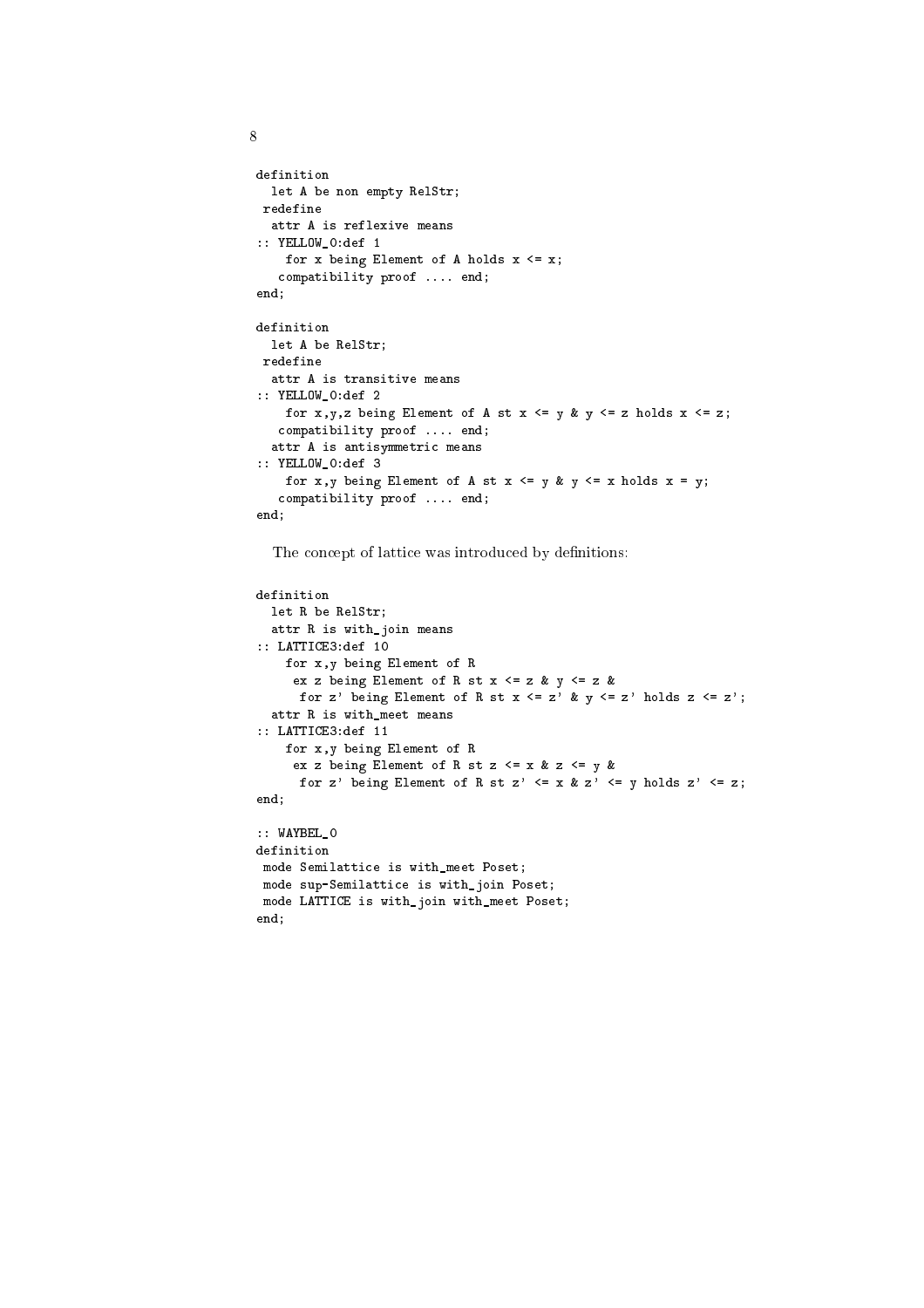### 5Continuous Latti
es

The concept of directed sets was changed in MIZAR formalization. A directed set is non empty in mathlore and in the compendium. However, it happens often that we need a set which is directed or empty. MIZAR does not allow to write a type as *directed or empty set* and we decided to formalize the on
ept as follows:

```
definition
 let L be RelStr;
 let X be Subset of L;
 attr X is directed means
:: WAYBEL_0:def 1 :: CCL, Definition 1.1, p. 2
  for x,y being Element of L st x in X & y in X
     ex z being Element of L st z in X & x \leq z & y \leq z;
 attr X is filtered means
:: WAYBEL_0:def 2 :: CCL, Definition 1.1, p. 2
   for x,y being Element of L st x in X & y in X
      ex z being Element of L st z in X & z \leq x & z \leq y;
end;
```
The theorem explaining orresponden
e to usual meaning has been proved also.

```
theorem :: WAYBEL_0:1
for L being non empty transitive RelStr, X being Subset of L holds
  X is non empty dire
ted iff
   for Y being finite Subset of X
    ex x being Element of L st x in X & x is_>=_than Y
 proof .... end;
```
The concept of completeness presented in [7] depends on a context. A complete poset, complete semilattice, and complete lattice satisfy different onditions. In Mizar we introdu
ed attributes

- up-complete as completeness with respect to directed sups,
- inf-complete as completeness with respect to non empty infs,
- complete as completeness with respect to all sups.

Then, in MIZAR notation

| Compendium                    | MMI                                  |
|-------------------------------|--------------------------------------|
| a <i>complete poset</i>       | up-complete Poset                    |
| a <i>complete semilattice</i> | inf-complete up-complete Semilattice |
| a complete lattice            | complete LATTICE.                    |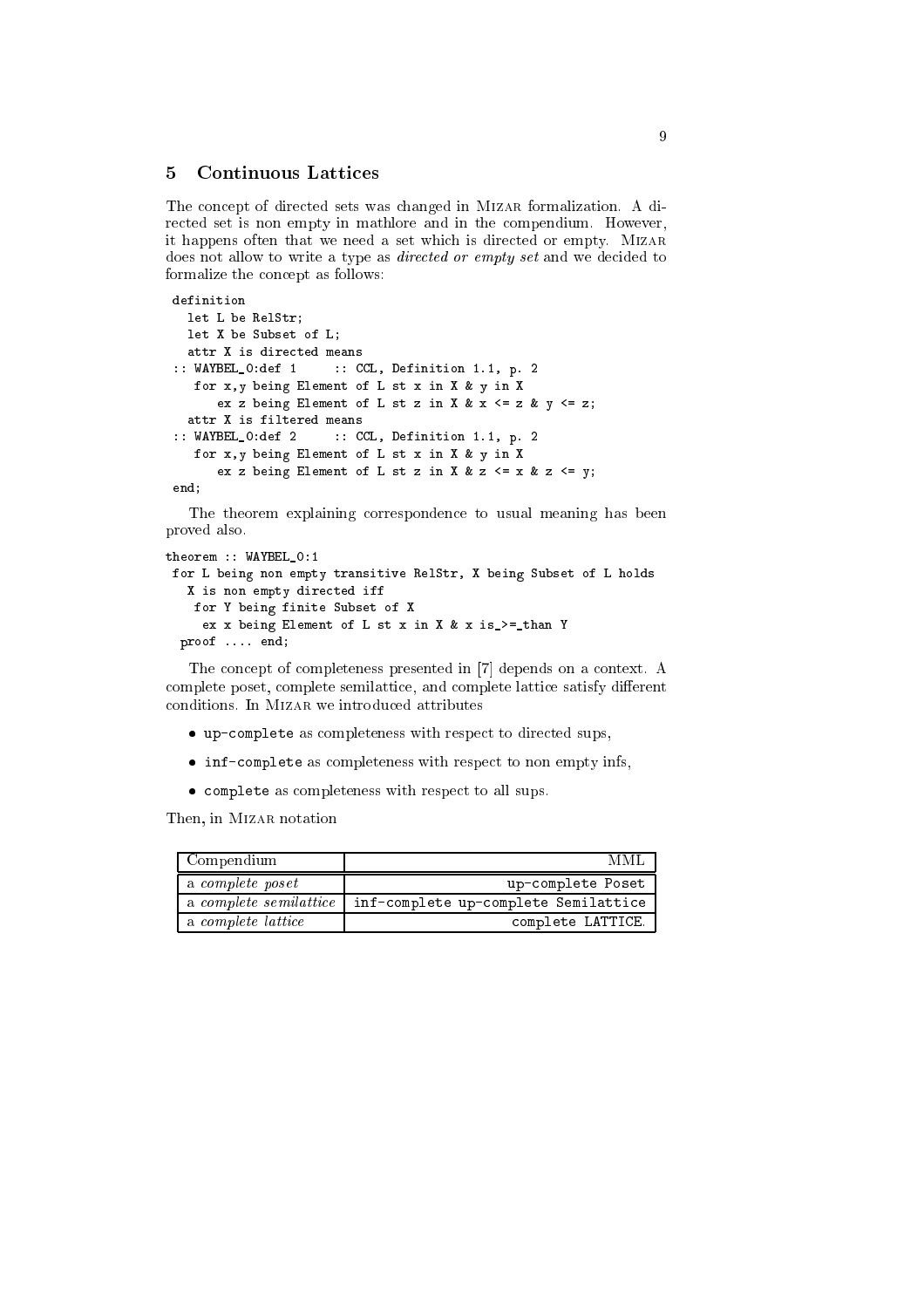The fa
t that a omplete latti
e is a omplete poset and a omplete semilattice is expressed in MIZAR (see  $[3]$ ) by conditional cluster registration:

```
definition
 cluster complete -> up-complete inf-complete (non empty reflexive RelStr);

oheren
e
  proof
     let R be non empty reflexive RelStr;
     assume R is 
omplete;
     \ldotsthus R is up-
omplete by ...
     ....
    thus R is inf-
omplete by ...
  end;
end;
```
The conditional registration is used automatically by MIZAR. Attributes upomplete and infomplete are added to a type when it widens to non empty reflexive RelStr and already in
ludes attribute omplete. The on
ept of ontinuous latti
es presented in the ompendium depends on context. We decided to formalize it in as general way as possible because all meanings of it may be expressed by the basic continuous attribute and some extra onditions of ompleteness.

```
definition
  let L be non empty reflexive RelStr;
  attr L is 
ontinuous means
:: WAYBEL_3:def 6
   (for x being Element of L holds waybelow x is non empty directed) &
   L is up-
omplete satisfying_axiom_of_approximation;
end;
```
The attribute satisfying axiom of approximation is introdu
ed as follows.

```
definition
  let L be non empty reflexive RelStr;
  attr L is satisfying_axiom_of_approximation means
:: WAYBEL_3:def 5
    for x being Element of L holds x = sup waybelow x;
end;
```
The sup is the supremum operation, see [2]. The waybelow x is a set of all elements of  $L$  which are way below  $x$ , see [4].

The MIZAR notation for continuous posets: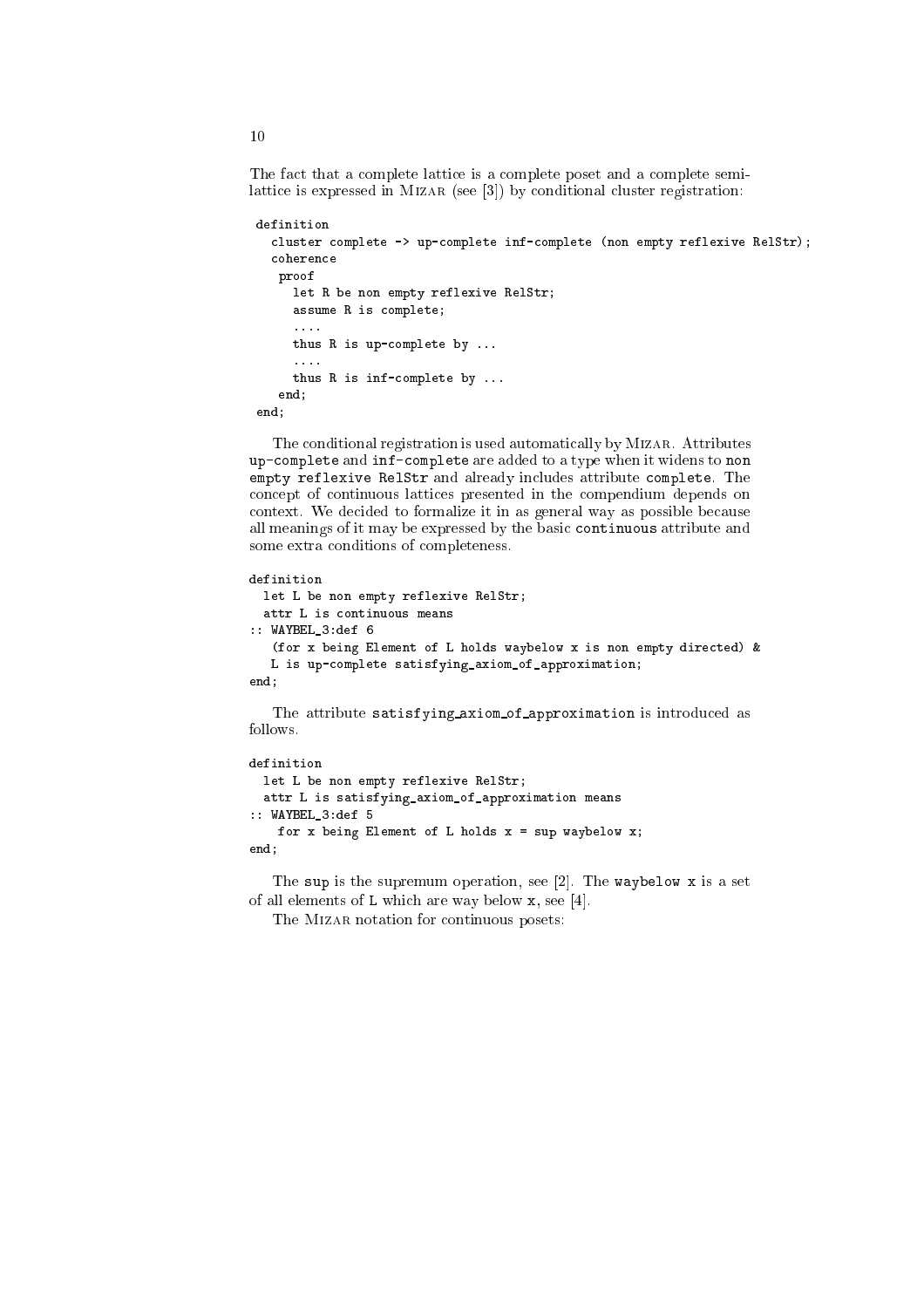| Compendium                   | MML.                               |
|------------------------------|------------------------------------|
| a continuous poset           | continuous up-complete Poset       |
| a continuous semilattice     | continuous up-complete Semilattice |
| a <i>complete-continuous</i> | continuous inf-complete            |
| semilattice                  | up-complete Semilattice            |
| a continuous lattice         | continuous complete lattice        |

As the test of the correctness of the introduced concepts, the correspondence between locally compact topological spaces and continuous lattices has been proved. This orresponden
e is expressed by two theorems:

```
theorem :: WAYBEL_3:42
for T being non empty TopSpa
e
    st T is_T3 & In
lPoset(the topology of T) is 
ontinuous
 holds T is locally-compact;
theorem :: WAYBEL_3:43
for T being non empty TopSpace st T is locally-compact
 holds InclPoset (the topology of T) is continuous;
```
The InclPoset(the topology of T) is the poset of open sets from spa
e T ordered by in
lusion.

# 6Mixing Order and Topology

Topologies on posets indu
ed by the ordering and, onversely, partial orders on topological spaces generated by topology are investigated in the theory of continuous lattices. For example, *Scott topology* introduced in the compendium is the family of sets which are inaccessible by directed sups. Lawson topology and lower topology are another example of such topologies. Lawson topology is the common refinement of Scott and lower topologies and lower topology is generated by complements of principal filters as subbasi open sets.

When investigating su
h topologies we need to use both theories: posets and topological spaces. In the case of *Lawson topology* we have in the same time three topologies and a poset. The solution from the ompendium consists in introducing new notation like Scott open, Scott closed, Scott neighbourhood, etc. It is possible to do the same in MIZAR but such notation causes substantial technical difficulties with the use of general topology developed in the MML. Besides, su
h notation is not onsequently applied in the ompendium.

The problem was solved by multi prefixed structure definition in [11] and by mode definition in  $[5]$ .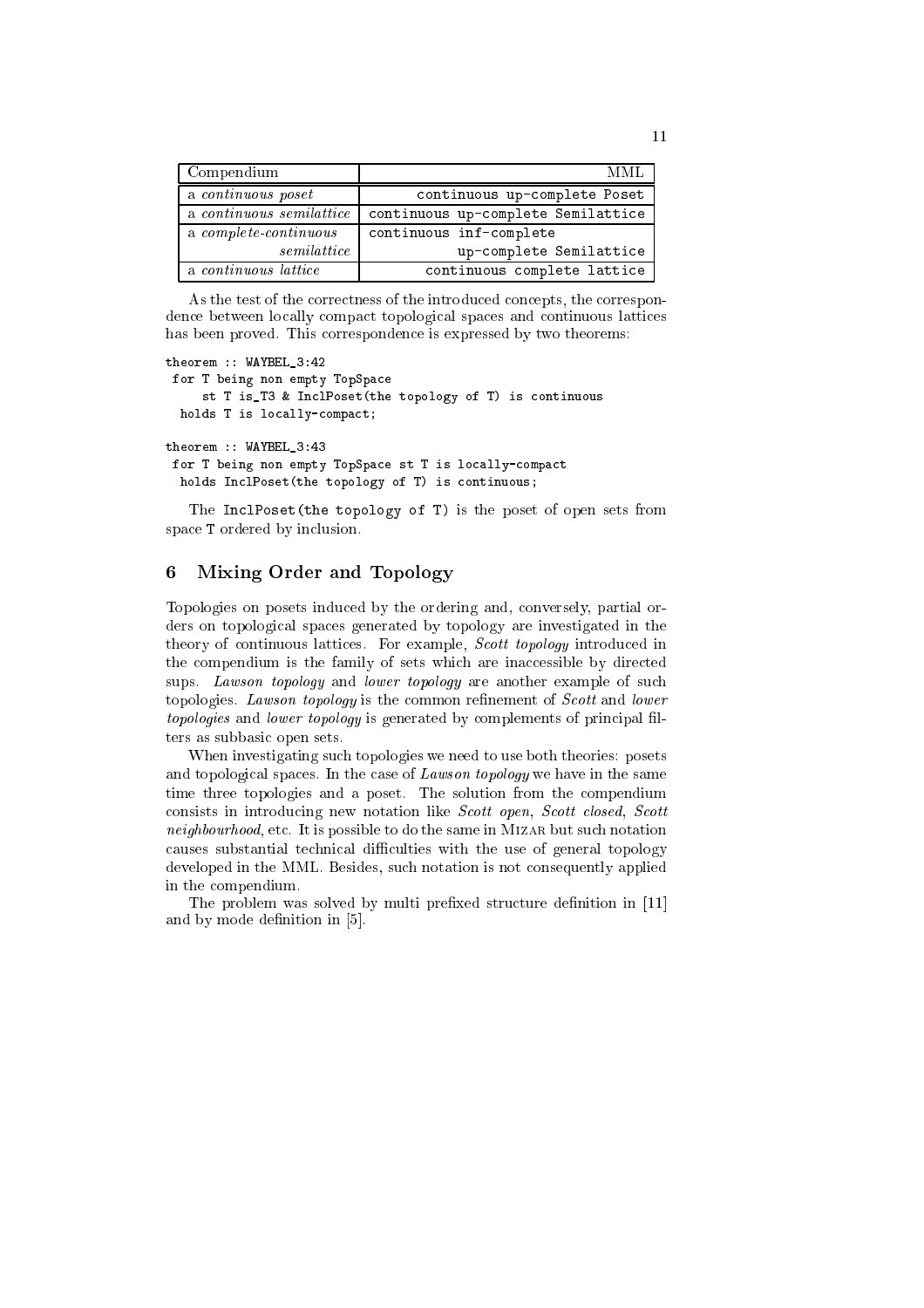```
:: WAYBEL_9
stru
t(TopStru
t, RelStr)
TopRelStr (# 
arrier -> set,
             InternalRel -> (Relation of the 
arrier),
              topology -> Subset-Family of the 
arrier #);
definition
let R be RelStr;
mode TopAugmentation of R -> TopRelStr means
:: YELLOW_9:def 4
 the RelStr of it = the RelStr of R;
  existen
e proof .... end;
end;
```
TopStruct has two fields: carrier and topology and is the base structure of topological spaces. The structure TopRe1Str is both the structure TopStruct and the structure RelStr. We may apply to it attributes defined for posets and attributes defined for topological spaces as well. If X is TopRelStr, then the RelStr of X will be strict RelStr and, moreover,

```
the RelStr of X = RelStr (# the carrier of X, the InternalRel of X #)
```
(analogically, for TopStruct).

```
:: WAYBEL_9
definition
 mode TopLatti
e is with_join with_meet reflexive transitive
         antisymmetri
 TopSpa
e-like TopRelStr;
end;
```
As an illustration of applied onvention, let us ompare the proposition 1.6 from the compendium, page 144, and corresponding MIZAR theorems.

```
1.6. PROPOSITION. Let L be a complete lattice.
      (i) An upper set U is Lawson open iff it is Scott open;
     (i) A lower set is Lawson-closed iff it is closed under sups of
theorem :: WAYBEL19:41
```

```
:: 1.6. PROPOSITION (i), p. 144
for S being Scott complete TopLattice
for T being Lawson 
orre
t TopAugmentation of S
for A being upper Subset of T st A is open
for C being Subset of S st C = A holds C is open;
```

```
theorem :: WAYBEL19:42
```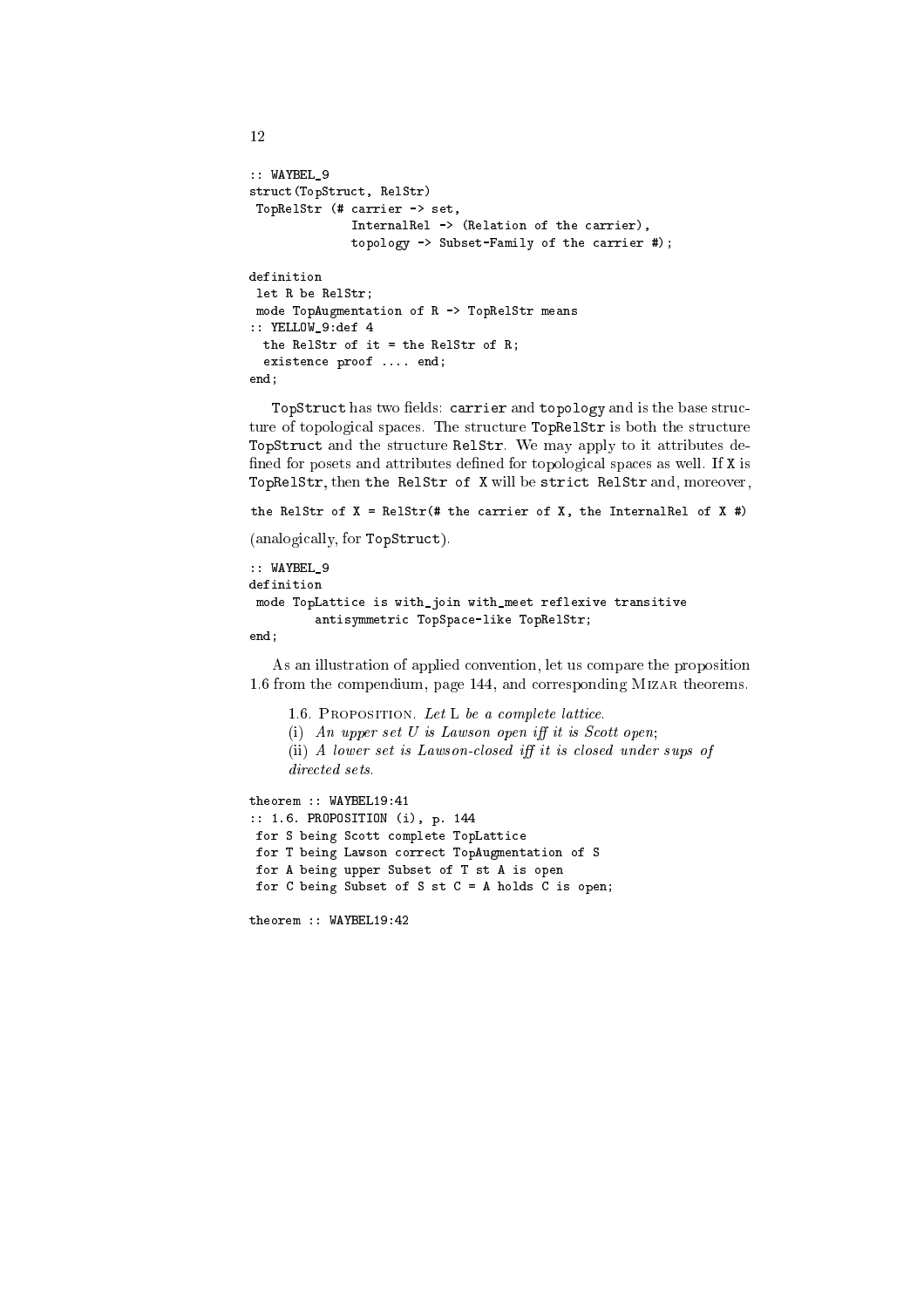```
:: 1.6. PROPOSITION (ii), p. 144
for T being Lawson (
omplete TopLatti
e)
for A being lower Subset of T holds
  A is closed iff A is closed_under_directed_sups;
```
The implication from right to left in point (i) is proved in more general ase:

```
theorem :: WAYBEL19:37
for S being Scott complete TopLattice
for T being Lawson correct TopAugmentation of S
for A being Subset of S st A is open
for C being Subset of T st C = A holds C is open;
```
# 7Some statisti
s

The project started in 1996. The compendium contains 334 pages and the theory formalized by the end of February 2000 overs about 180 pages of it (about 54% without taking into account the articles currently under development).

The following summarizes the number of articles from this project submitted to MML:

| vear       | 1996   | 1997  | 1998 | 1999   | 2000          | 1996-2000 |
|------------|--------|-------|------|--------|---------------|-----------|
| YELLOW     |        |       |      | ച      |               | 15        |
| WAYBEI.    |        |       |      |        |               | 32        |
|            | 18     |       | 13   | ,      |               | 49        |
| %<br>Y÷All | $44\%$ | $4\%$ | 38\% | $42\%$ | $\gamma_{\%}$ | $35\%$    |

The last line gives per
entage of YELLOW series. This per
entage is less than we expected.

|             | MML    | WAYBEL | YELLOW | W&Y   | Percentage |
|-------------|--------|--------|--------|-------|------------|
| Articles    | 633    | 32     | 17     | 49    | 7.74%      |
| Theorems    | 29,514 | 1,391  | 834    | 2225  | 7.54%      |
| ave per art | 46.6   | 43.5   | 49.1   | 45.4  |            |
| Definitions | 5,389  | 246    | 105    | 351   | 6.51%      |
| ave per art | 8.5    | 7.7    | 6.2    | 7.2   |            |
| Size (kB)   | 46,966 | 2,867  | 1,273  | 4,140 | 8.82%      |
| ave per art | 74.2   | 89.6   | 74.9   | 84.5  |            |

The last column gives percentage of this project in the entire MML. Average numbers of theorems, definitions, and kilobytes show that the project is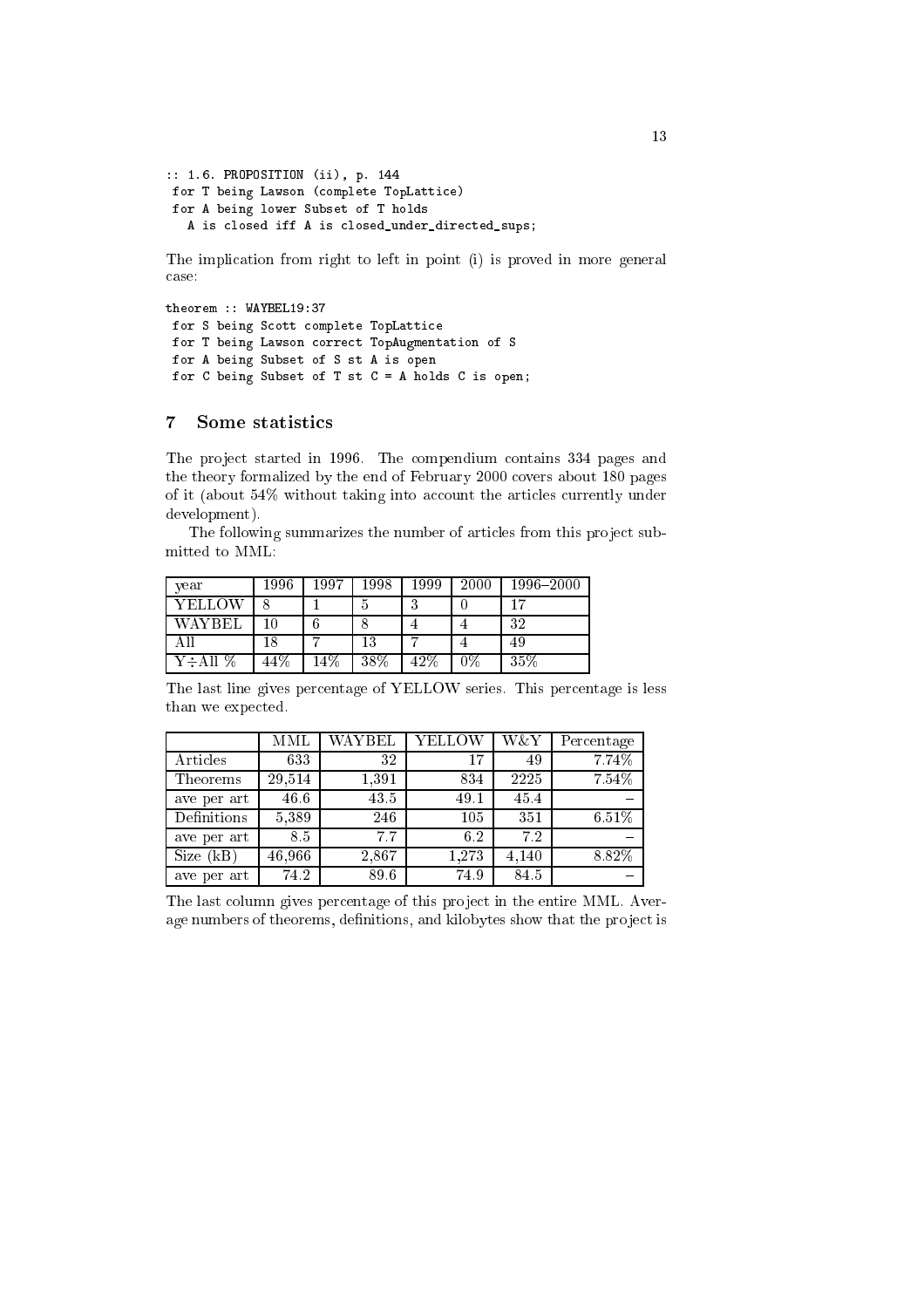close to the MML average. Note the smaller average number of definitions which may indicate that the theory is explored more intensively.

The interaction between the project and the rest of the MML may be measured by the number of references between them. Each reference to the theorem coming from another article is called an external reference.

| External references   | Count  | Percentage |
|-----------------------|--------|------------|
| A 11                  | 317427 | 100.00%    |
| All to Y & W          | 11677  | 3.68%      |
| Outside of Y&W to Y&W | 349    | $0.11\%$   |
| In Y&W                | 26747  | 100.00%    |
| In Y&W to Y&W         | 11328  | 42.35%     |

57.65% of all external references from the YELLOW and WAYBEL 57.65% of all external referen
es from the YELLOW and WAYBEL articles is to the rest of the MML. This indicates that the MML contained a substantial quantity of definitions and facts needed for our project.

There is, unfortunatly, no statistics concerning the quantity of work needed to formalize this material. However, we may state that it vary on authors and WAYBEL series needed mu
h more work per line than YELLOW series.

#### 8**Conclusions**

Our main conclusion is that the MIZAR system seems satisfactory to formalize advan
ed mathemati
s.

The second conclusion is that the MML was satisfactorily rich to start formalization of the ompendium. The YELLOW series onstitutes only 35% of the whole project.

Formalization in MIZAR is still not as simple as doing mathematics traditionally. It should be improved in near future. Now, however, there are some gains. The results are mechanically checked. There is an automatic access to the knowledge stored and the net of concepts is explicit. (This helped very much for new authors to start.) The information may be me
hani
ally explored: hanged, generalized, and edited. Reorganization of a ma
hine readable mathemati
al text is mu
h easier than reorganization of su
h a text written on paper. (Su
h reorganizations were quite often required in our project.)

The work done in this project resulted in numerous improvements of the Mizar system and, also, it revealed a number of issues that are investigated: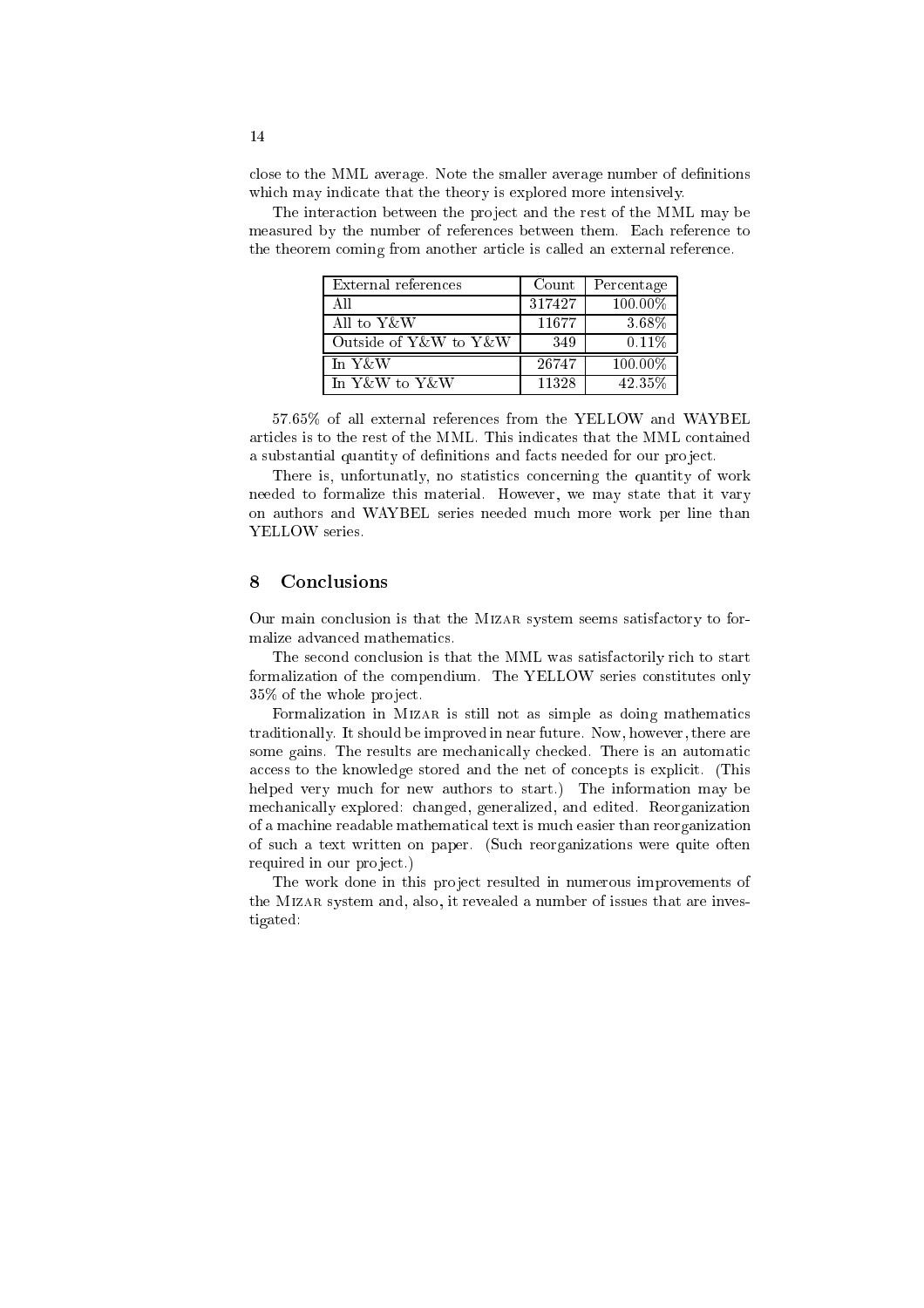- tools for searching MML: semantic searching which can distinguish homonyms, glue synonyms, and re
ognize hidden arguments,
- proof assistan
e based on the exploration of existing proofs in the MML and omputer algebra,
- reorganization of the MML: revisions of existing articles and "online" revision" mechanism available by environment directives,
- development of MIZAR language to improve the convenience of formulation of definitions and proofs, the length of proofs, and the flexibility of type structure: type modifier, attributes with explicit arguments, new realization of structure types.

- [1] Grzegorz Bancerek. Complete lattices. Formalized Mathematics, 2(5):719-725, 1991. MML: LATTICE3.
- [2] Grzegorz Bancerek. Bounds in posets and relational substructures. Formalized Mathematics,  $6(1):81-91$ , 1997. MML: YELLOW 0.
- [3] Grzegorz Bancerek. Directed sets, nets, ideals, filters, and maps. Formalized Mathematics, 6(1):93-107, 1997. MML: WAYBEL 0.
- [4] Grzegorz Bancerek. The "way-below" relation. Formalized Mathematics, 6(1):169-176, 1997. MML: WAYBEL\_3.
- [5] Grzegorz Bancerek. Bases and refinements of topologies. Formalized Mathematics, 7(1):35-43, 1998. MML: YELLOW 9.
- [6] Ewa Bonarska. An Introduction to  $PC$  Mizar. Fondation Philippe le Hodey, Brussels, 1990. Revised version, 2000: http://merak.uwb.edu.pl/~bancerek/introduction/.
- [7] G. Gierz, K. H. Hofmann, K. Keimel, J. D. Lawson, M. W. Mislove, and D. S. Scott. A Compendium of Continuous Lattices. Springer-Verlag, Gerlin, Heidelberg, 1980.
- [8] Andrzej Grzegorczyk. Zarys arytmetyki teoretycznej. Biblioteka Matematy
zna. PWN, Warszawa, 1971.
- [9] Stanisław Jaskowski. On the Rules of Supposition in Formal Logic. Studia Logi
a. Warsaw University, 1934. Reprinted in S. M
Call, Polish Logic in 1920-1939, Clarendon Press, Oxford.